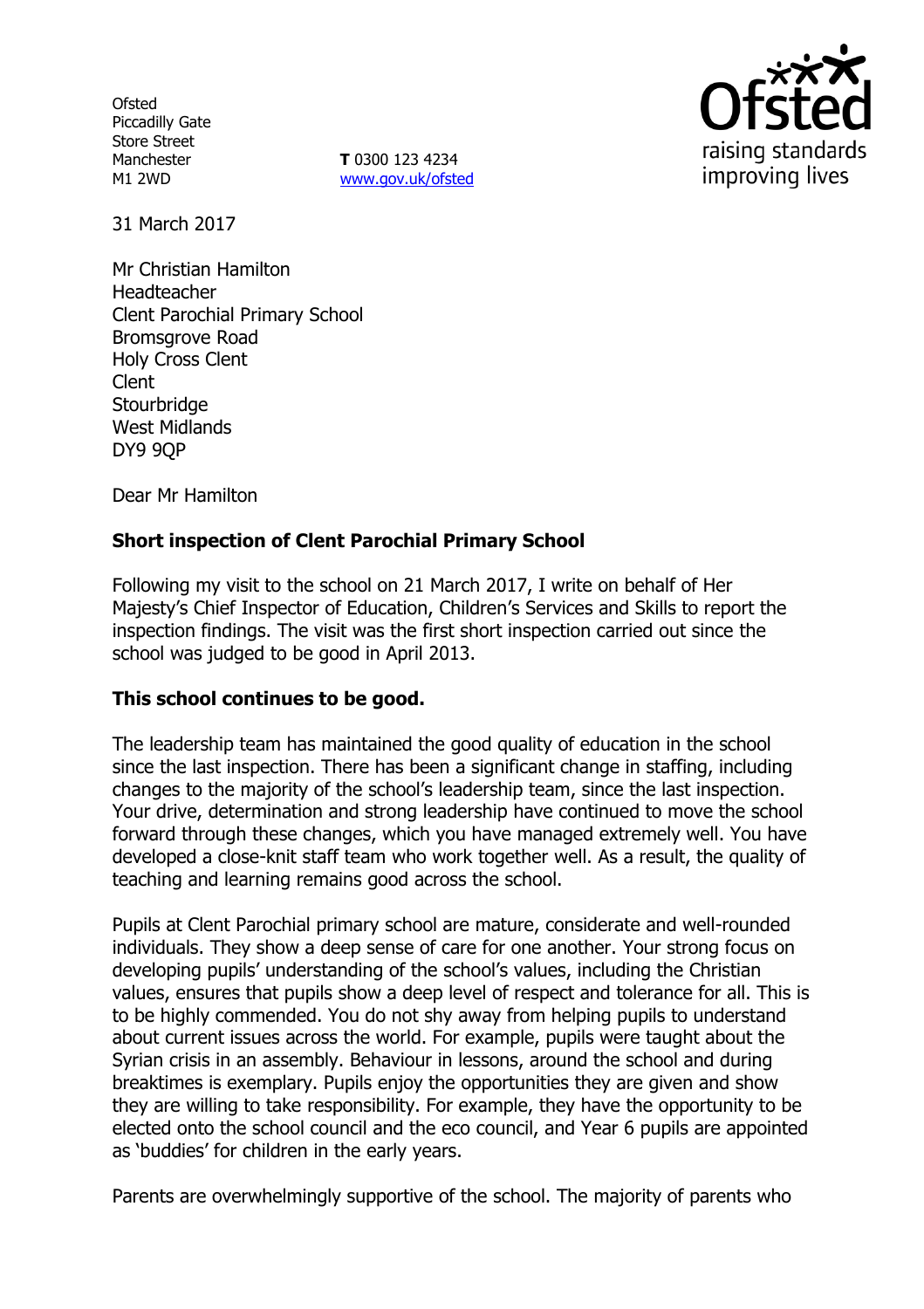

responded to the Ofsted online questionnaire strongly agreed with every question. Parents appreciate the school's open door policy and one parent spoke for many by saying, 'The caring nature of the school and staff rubs off on the children and there is a real family atmosphere in the school.'

Following the last inspection you were asked to improve communications with parents. You and the governors have successfully achieved this. The governors have developed a 'parents' committee' to liaise with, and take views from, parents. Leaders undertake regular parental questionnaires, with focus groups set up to tackle issues identified from the questionnaires. For example, parental concerns about uniform and homework were addressed effectively. Parents are encouraged to actively participate in developing the school for the benefit of the pupils.

You were also asked to develop the wider leadership of the school, including the early years. You successfully developed the leadership team following the last inspection. However, owing to promotions and staffing changes over the last three years, you have had to start the process of developing the leadership team once again. You are effectively supporting school leaders, but they are still relatively new to their roles. Consequently, this remains a key priority for the school. The leadership of the early years is strong. The leader has developed exceptional provision within the early years, with children making excellent progress.

A further development area from the last inspection was to ensure that teaching consistently matches the exceptional quality of the best. Again, owing to significant staffing changes, very few teachers who were at the last inspection remain. You have managed the changes in staffing extremely well to ensure that the overall quality of teaching and learning remains good. However, the teaching of writing is not yet as effective as it should be. Tasks to develop pupils' skills in writing are not consistently well matched to pupils' needs. Teachers do not regularly provide sufficient challenge for the most able pupils to ensure that they make the progress in writing of which they are capable. You have recognised this and have detailed plans in place to address and develop this area.

## **Safeguarding is effective.**

You and the governors have ensured that all safeguarding arrangements are fit for purpose and records are detailed and of a high quality. Leaders monitor safeguarding arrangements rigorously to ensure that the school is providing a safe environment for all pupils. Where improvements to safeguarding are identified, action is taken quickly. For example, new school fencing has been installed to improve site security.

Pupils have a deep understanding about how to keep themselves safe. You place a high priority on personal, social and health education. This includes using specialist resources from organisations such as the NSPCC to help pupils to understand how to keep themselves safe. Pupils know how to keep themselves safe online and what to do if they are being bullied. 'Worry boxes' in classes enable pupils to share any concerns they may have.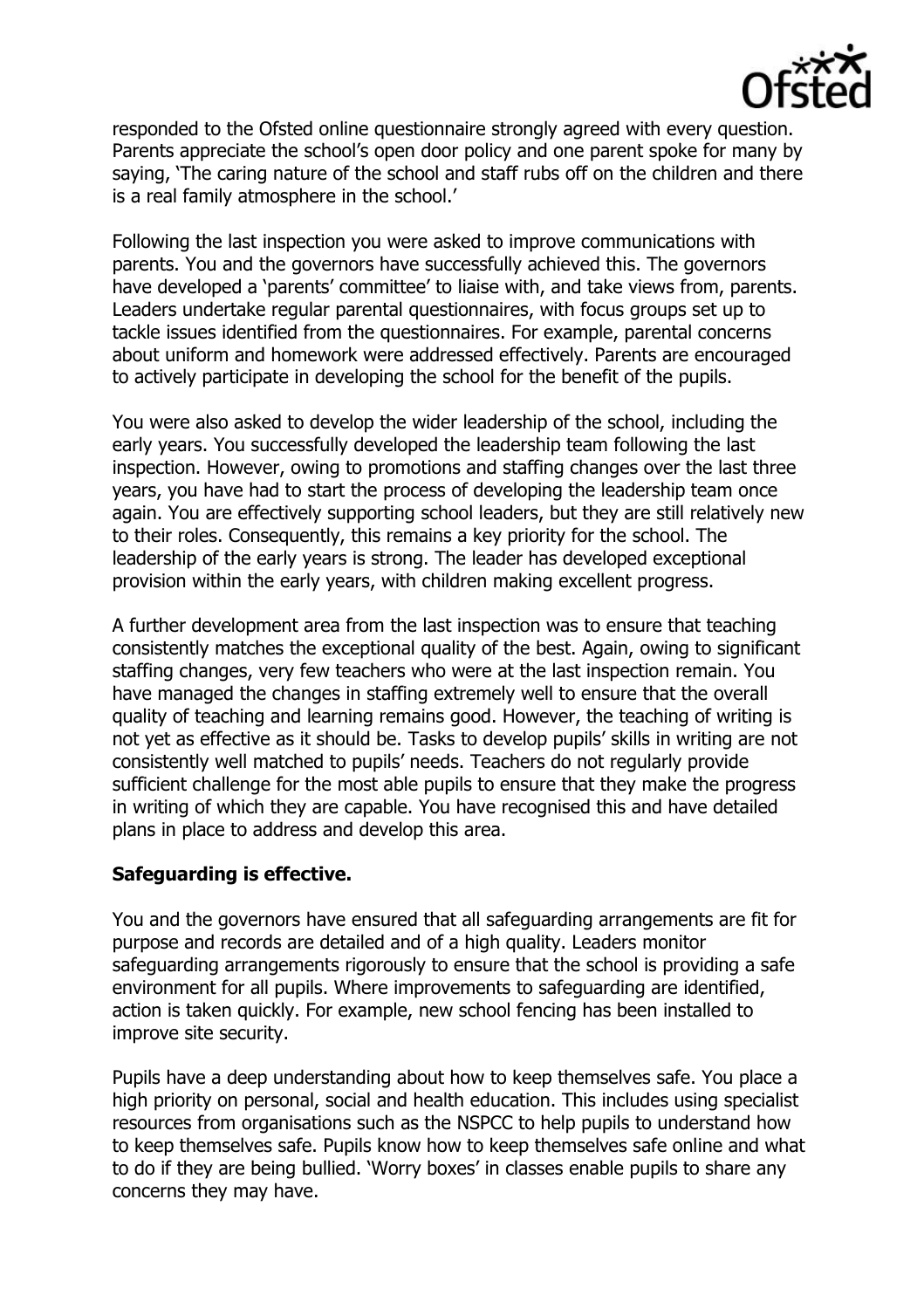

# **Inspection findings**

- Leaders have placed a strong emphasis on providing a broad, balanced and creative curriculum to ensure that pupils have a well-rounded education. Teaching is supplemented by a range of trips, visits and activities to bring learning to life. For example, pupils learned about healthy eating by considering what food might have been on the plate of a person living in the time of the Stone Age. Year 5 and 6 pupils held a dinner and dance afternoon to recreate the experiences of passengers on the Titanic.
- Governance of the school is very effective and provides a high level of both support and challenge to school leaders. Governors have an excellent understanding of the school's performance and areas for development. They scrutinise information in detail, including current progress data, to evaluate the effectiveness of the actions taken to improve outcomes for pupils. Governors have ensured that there are a range of skills across the governing body, and that these skills are utilised to the greatest effect on the various committees.
- $\blacksquare$  Teachers place a high priority on the teaching of reading, which is a strength of the school. Pupils show a love of reading and speak highly of the level of support and challenge they receive. They read widely and often in school, including to a range of adults. Pupils value the opportunities they are given to read aloud in class. Books are very well matched to pupils' abilities and they use their phonic knowledge very effectively to read unfamiliar words. Pupils are clear about what they need to improve in their reading and work hard to focus on these development areas. As a result, pupils are making good progress across the school in reading.
- The early years provision is exceptional and children are given an excellent start to school life. Leaders and staff work closely together to ensure that the learning environments, both indoor and out, are stimulating and developmental. Staff know the children's needs in great detail and expertly adapt their planning to meet those needs. A focus on children's personal, social and emotional development results in the children gaining the skills needed to become keen learners. Highly personalised and purposeful learning activities enable the children to thrive. Learning journeys follow the progress of the children in detail and are shared fortnightly with parents. In the early years parents are provided with opportunities to be fully involved in their children's learning. This includes 'stay and play' sessions, where parents are shown how to further support their children's learning at home. As a result, children make excellent progress across the early years and are exceptionally well prepared for key stage 1.
- In 2016, pupils' progress in writing at the end of key stage 2 was below national averages. In addition to this, the proportion of pupils achieving the higher levels of performance was also below national averages. Pupils' work in books currently, especially that of the most able, also indicates that pupils are not making the progress of which they are fully capable. Where the teaching of writing is strong, all pupils are effectively challenged and work is matched closely to individual needs. However, this is not consistent across the school. In particular, teachers do not match work in writing well enough to the needs of the